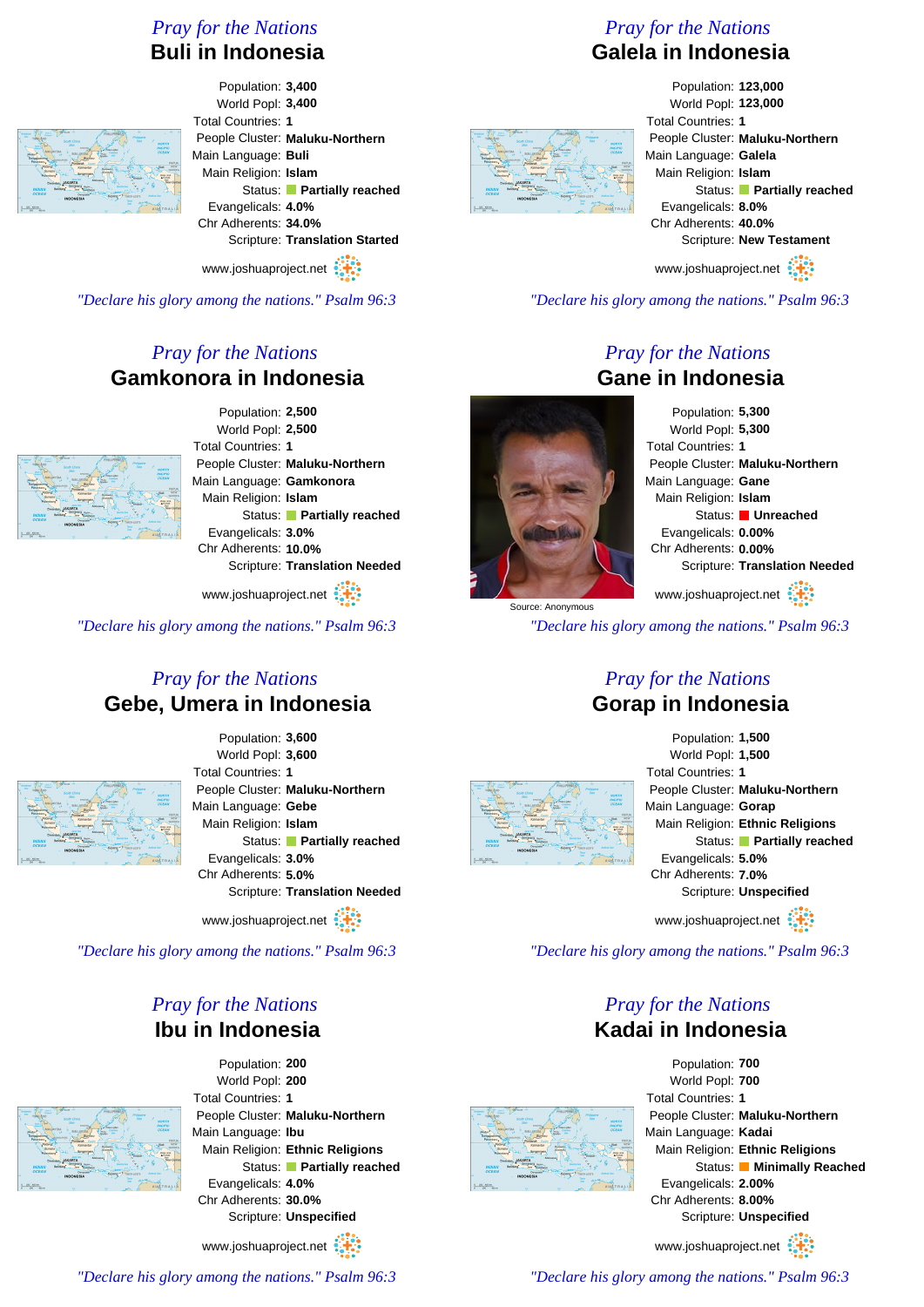# *Pray for the Nations* **Kau in Indonesia**



Population: **600** World Popl: **600** Total Countries: **1** People Cluster: **Maluku-Northern** Main Language: **Kao** Main Religion: **Islam** Status: **Partially reached** Evangelicals: **3.0%** Chr Adherents: **15.0%** Scripture: **Unspecified**

www.joshuaproject.net

*"Declare his glory among the nations." Psalm 96:3*

# *Pray for the Nations* **Makian, East in Indonesia**



Population: **35,000** World Popl: **35,000** Total Countries: **1** People Cluster: **Maluku-Northern** Main Language: **Makian, East** Main Religion: **Islam** Status: **Unreached** Evangelicals: **0.00%** Chr Adherents: **0.00%** Scripture: **Translation Needed**

Source: Anonymous www.joshuaproject.net

*"Declare his glory among the nations." Psalm 96:3*

#### *Pray for the Nations* **Mangole in Indonesia**



Population: **9,800** World Popl: **9,800** Total Countries: **1** People Cluster: **Maluku-Northern** Main Language: **Mangole** Main Religion: **Islam** Status: **Minimally Reached** Evangelicals: **1.00%** Chr Adherents: **8.00%** Scripture: **Translation Needed**

www.joshuaproject.net

*"Declare his glory among the nations." Psalm 96:3*

# *Pray for the Nations* **Pagu in Indonesia**



Population: **4,500** World Popl: **4,500** Total Countries: **1** People Cluster: **Maluku-Northern** Main Language: **Pagu** Main Religion: **Ethnic Religions** Status: **Partially reached** Evangelicals: **4.0%** Chr Adherents: **25.0%** Scripture: **Translation Started**

www.joshuaproject.net

*"Declare his glory among the nations." Psalm 96:3*

# *Pray for the Nations* **Loloda, North in Indonesia**



Population: **24,000** World Popl: **24,000** Total Countries: **1** People Cluster: **Maluku-Northern** Main Language: **Loloda** Main Religion: **Christianity** Status: **Partially reached** Evangelicals: **4.0%** Chr Adherents: **65.0%** Scripture: **Portions**

www.joshuaproject.net

*"Declare his glory among the nations." Psalm 96:3*

# *Pray for the Nations* **Makian, West in Indonesia**



Population: **47,000** World Popl: **47,000** Total Countries: **1** People Cluster: **Maluku-Northern** Main Language: **Makian, West** Main Religion: **Islam** Status: **Unreached** Evangelicals: **0.05%** Chr Adherents: **0.05%** Scripture: **Translation Needed**

www.joshuaproject.net

*"Declare his glory among the nations." Psalm 96:3*

#### *Pray for the Nations* **Nasal in Indonesia**



Population: **3,600** World Popl: **3,600** Total Countries: **1** People Cluster: **Maluku-Northern** Main Language: **Nasal** Main Religion: **Islam** Status: **Unreached** Evangelicals: **0.00%** Chr Adherents: **0.00%** Scripture: **Translation Needed** www.joshuaproject.net

*"Declare his glory among the nations." Psalm 96:3*

# *Pray for the Nations* **Patani in Indonesia**



Source: Anonymous

Population: **17,000** World Popl: **17,000** Total Countries: **1** People Cluster: **Maluku-Northern** Main Language: **Patani** Main Religion: **Islam** Status: **Unreached** Evangelicals: **0.00%** Chr Adherents: **0.00%** Scripture: **Translation Needed**

www.joshuaproject.net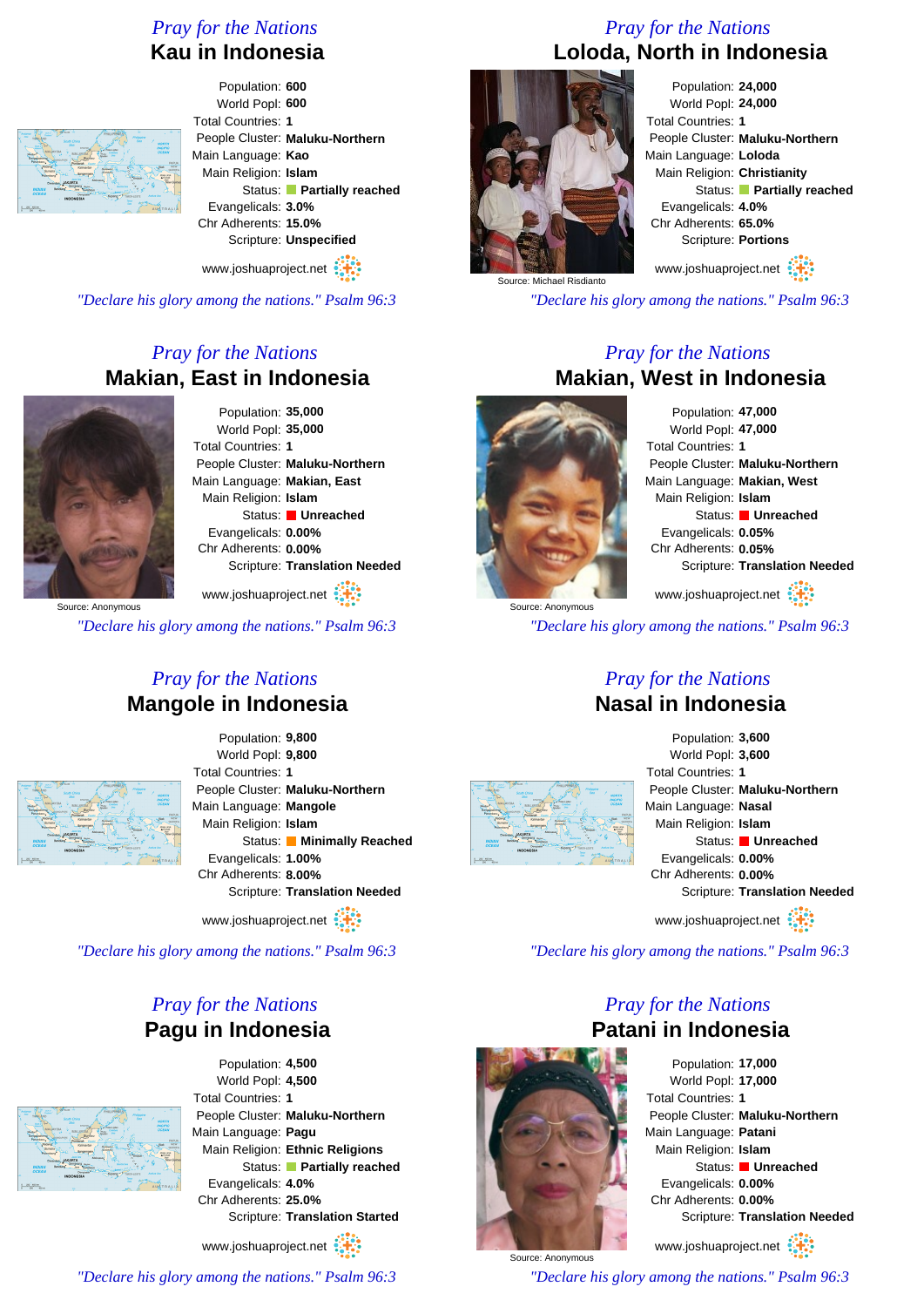# *Pray for the Nations* **Sahu, Sau in Indonesia**



Population: **12,000** World Popl: **12,000** Total Countries: **1** People Cluster: **Maluku-Northern** Main Language: **Sahu** Main Religion: **Christianity** Status: **Partially reached** Evangelicals: **5.0%** Chr Adherents: **65.0%** Scripture: **New Testament**

www.joshuaproject.net

*"Declare his glory among the nations." Psalm 96:3*

# *Pray for the Nations* **Tabaru in Indonesia**



Population: **23,000** World Popl: **23,000** Total Countries: **1** People Cluster: **Maluku-Northern** Main Language: **Tabaru** Main Religion: **Christianity** Status: **Partially reached** Evangelicals: **5.0%** Chr Adherents: **70.0%** Scripture: **New Testament**

www.joshuaproject.net

*"Declare his glory among the nations." Psalm 96:3*

#### *Pray for the Nations* **Ternate in Indonesia**



Population: **70,000** World Popl: **70,000** Total Countries: **1** People Cluster: **Maluku-Northern** Main Language: **Ternate** Main Religion: **Islam** Status: **Unreached** Evangelicals: **0.03%** Chr Adherents: **0.03%** Scripture: **Portions**

www.joshuaproject.net

Source: Anonymous

*"Declare his glory among the nations." Psalm 96:3*

# *Pray for the Nations* **Tobelo in Indonesia**



Population: **37,000** World Popl: **37,000** Total Countries: **1** People Cluster: **Maluku-Northern** Main Language: **Tobelo** Main Religion: **Christianity** Status: **Partially reached** Evangelicals: **5.0%** Chr Adherents: **51.0%** Scripture: **Complete Bible**

www.joshuaproject.net

*"Declare his glory among the nations." Psalm 96:3*

# *Pray for the Nations* **Sawai in Indonesia**



Population: **17,000** World Popl: **17,000** Total Countries: **1** People Cluster: **Maluku-Northern** Main Language: **Sawai** Main Religion: **Islam** Status: **Minimally Reached** Evangelicals: **1.17%** Chr Adherents: **12.00%** Scripture: **Portions**

www.joshuaproject.net

*"Declare his glory among the nations." Psalm 96:3*

# *Pray for the Nations* **Taliabo-Mangei in Indonesia**



Source: Anonymous

Population: **9,400** World Popl: **9,400** Total Countries: **1** People Cluster: **Maluku-Northern** Main Language: **Taliabu** Main Religion: **Christianity** Status: **Partially reached** Evangelicals: **7.5%** Chr Adherents: **62.0%** Scripture: **Translation Started** www.joshuaproject.net

*"Declare his glory among the nations." Psalm 96:3*

#### *Pray for the Nations* **Tidore in Indonesia**



Population: **54,000** World Popl: **54,000** Total Countries: **1** People Cluster: **Maluku-Northern** Main Language: **Tidore** Main Religion: **Islam** Status: **Unreached** Evangelicals: **0.06%** Chr Adherents: **2.00%** Scripture: **Translation Needed** www.joshuaproject.net

*"Declare his glory among the nations." Psalm 96:3*

# *Pray for the Nations* **Tugutil, Teluk Lili in Indonesia**



Population: **3,500** World Popl: **3,500** Total Countries: **1** People Cluster: **Maluku-Northern** Main Language: **Tugutil** Main Religion: **Ethnic Religions** Status: **Minimally Reached** Evangelicals: **2.00%** Chr Adherents: **8.00%** Scripture: **Translation Started** www.joshuaproject.net

Source: Anonymous